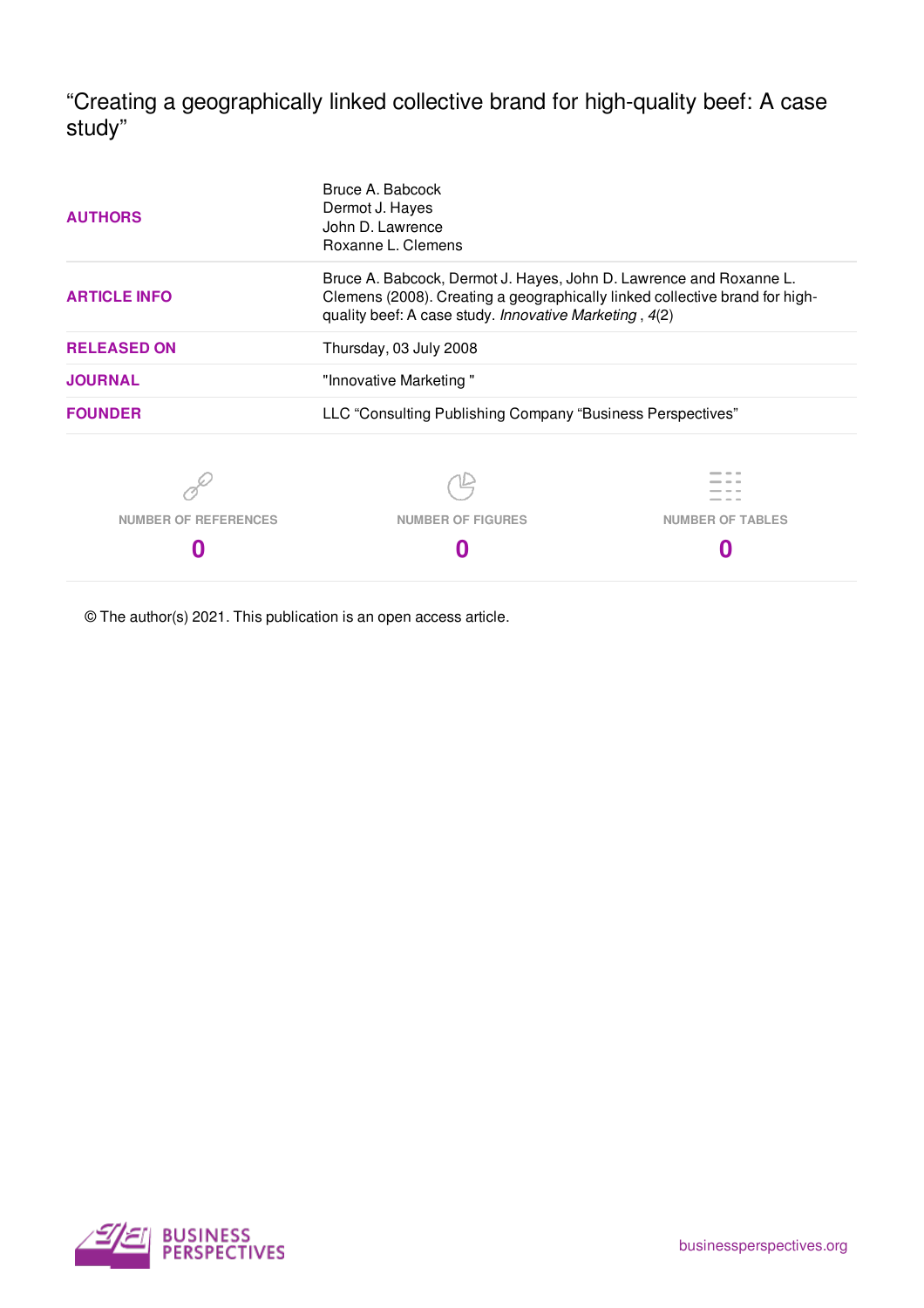Bruce A. Babcock (USA), Dermot J. Hayes (USA), John D. Lawrence (USA), Roxanne L. Clemens (USA)

# Creating a geographically linked collective brand for high-quality beef: a case study

### Abstract

Many farmers who produce high-quality products do not use market mechanisms that would allow them to differentiate their products and take the fullest advantage of price premiums. This paper describes a pilot program to develop and commercialize an origin-based collective brand for very high quality US beef. We hypothesized that, by using specific market mechanisms to differentiate the beef, cattle producers might be able to capture a greater share of price premiums often captured elsewhere in the marketing channel. Specifically, the pilot program analyzed the feasibility of two mechanisms for differentiating and marketing beef: a certification mark and a USDA Process Verification Program. The research indicates that small producers groups could reasonably protect high-quality products with a certification mark but large groups would be required to justify the high costs of a process verification.

**Keywords:** collective brands, origin-based brands, process verification, product differentiation.

### Introduction **2**

Worldwide, a segment of consumers can afford to pay substantial price premiums for very high quality agricultural products. Many US farmers are producing these high-quality products but are not using market mechanisms that would allow them to take the fullest advantage of price premiums. One way to ensure that premium-paying consumers receive the high-quality products with attributes those consumers value is to differentiate the products in a way that transmits quality information to consumers, transmits price signals from the consumers to producers, achieves a scale of production large enough to justify the costs of creating and maintaining differentiation, and prevents imitation by competitors.

Several recent studies have examined market mechanisms being used to differentiate products and increase premiums. Hayes, Lence, and Stoppa (2004) found that agricultural producers often lose out on premiums for their highest-value output because commodity-based marketing systems commingle high-value output with lower-value output. Under this system, any price incentives are quickly eliminated as producers rush to compete for higher prices and oversupply the market. Further, producers often do not own the rights to differentiated product, so any profits associated with those products are received elsewhere in the marketing channel. One way for producers to retain property rights and receive premiums is to market their niche product as a collective brand.

16

-

Collective brands have become popular in the European Union, where high-value agricultural products are protected based on geographical linkages, unique product attributes, and traditional production practices. These EU brands, often registered as geographical indications, have earned some producers large premiums relative to returns for commodity products (Babcock and Clemens, 2004). Collective brands can also discourage overproduction and dependence on subsidies and encourage adding value locally, which can result in a positive impact on the rural economy (Clemens, 2004; Hayes, 2005).

In the United States, a certification mark  $-$  a type of trademark – can be used as a collective brand that links a product to a geographical production area, certifies minimum production and quality standards, and protects the product from imitation. Another market mechanism available to US producers is process verification using a USDAaudited system which ensures that a set of minimum production, processing, and/or quality specifications have been followed and allows producers to make claims about their products based on these specifications.

The Iowa-80 Beef pilot program was developed to test the feasibility of using these two mechanisms to differentiate and market a very high quality agricultural product. Beef was chosen as the test product because the attributes that premium-paying consumers value can be defined and the production practices needed to produce those attributes can be documented. Further, a geographical linkage for very high quality beef exists for the state of Iowa, where beef producers have an abundance of low-cost corn and corn co-products available for feeding cattle (see Fig. 1) and a history of raising breeds of cattle that produce high-grading beef – two factors that have contributed to Iowa's international reputation for producing tender, flavorful beef.

<sup>©</sup> Bruce A. Babcock, Dermot J. Hayes, John D. Lawrence, Roxanne L. Clemens, 2008.

This project was supported by the Cooperative State Research, Education, and Extension Service, US Department of Agriculture, under Agreement No. 92-34285-7175. Any opinions, findings, conclusions, or recommendations expressed in this publication are those of the authors and do not necessarily reflect the view of the US Department of Agriculture.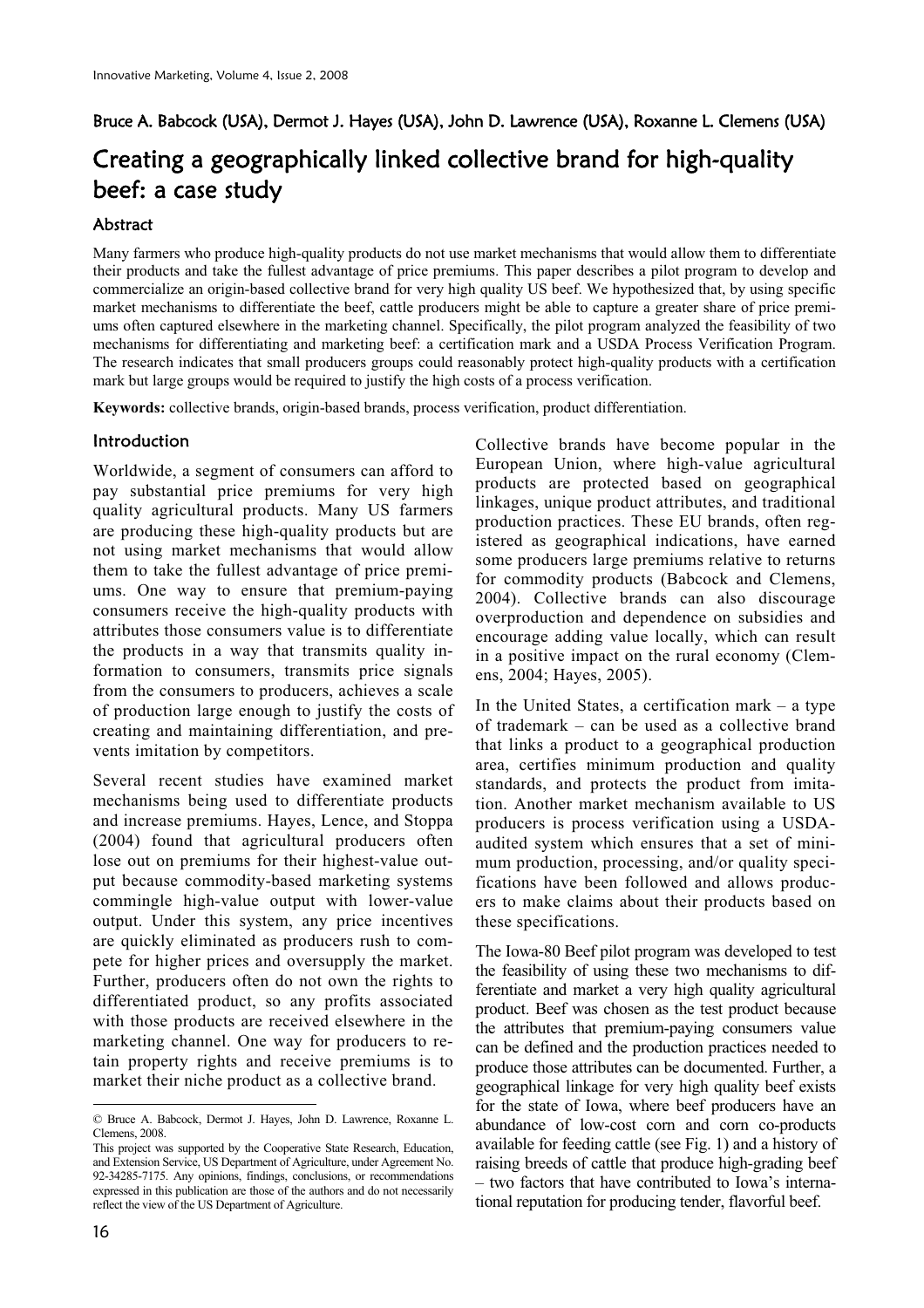

**Fig. 1. Corn for grain, 2003 planted acres by county** 

### 1. Potential markets and product attributes

The primary target market for the Iowa-80 Beef pilot program was Japan. A BSE-related ban on imports of US beef was in place in Japan when the pilot program was initiated in mid-2004. However, Japan had been the largest importer of high-value US beef prior to the ban, and the United States and Japan were negotiating conditions for re-opening the market. The secondary target market for the pilot program was the domestic market for very high quality beef.

As the primary target market, Japan was the focus for creating a brand name. Prior to the import ban, Japanese consumers generally preferred grain-fed beef from the US Midwest over imported shortfed or grass-fed beef from other regions and countries. Japanese importers had become familiar with the USDA inspection number assigned to individual packing plants and wanted more beef from the plants that process long-fed Midwest cattle. Because production and processing of this beef occurs along the US Interstate 80 corridor, grain-fed beef from the Midwest was informally known as I-80 beef to some Japanese buyers. The Iowa-80 Beef brand combines this quality association with the geographical linkage to Iowa.

Branding has become an important marketing tool in Japan, and conversations with Japanese importers prior to this research revealed interest in purchasing high-quality beef with an Iowa brand. However, because so little beef packing occurs within the state (Babcock and Clemens, 2005), these importers expressed concern that it would be difficult to ensure that cattle processed in another state had been fed in Iowa. The two market mechanisms being tested for the Iowa-80 Beef pilot program would address these concerns by providing audited, documented certification and verification of how and where the Iowa cattle were produced. The documentation would also provide full traceability and allow retailers to tell the "story" of the Iowa-80 Beef brand. These two attributes are highly valued as marketing tools to fulfil Japanese consumers' desire to know where and how their foods are produced (Clemens, 2003).

**1.1. Defining the value-added attributes of Iowa-80 beef.** The objectives of the first phaze of the pilot program were to define the attributes that differentiate Iowa-80 Beef from other commodity and noncommodity beef and to estimate the potential supply of beef with those attributes. Because the long-term success for agricultural brands depends in part on ensuring that supply does not overrun demand and eliminate any premiums, a state brand risks becoming a commodity standard (Hayes, Lence, and Stoppa, 2004; Hayes, 2005). One way to restrict supply within a large geographical area is to set sufficiently stringent standards that raise the product well above commodity status. Because the standards for Iowa-80 Beef were designed to achieve a *very* high quality product, supply would be naturally restricted because not all Iowa producers would be willing to adopt the production processes or provide the mandatory documentation for the program. Figure 2 shows the preliminary specifications established for the pilot program.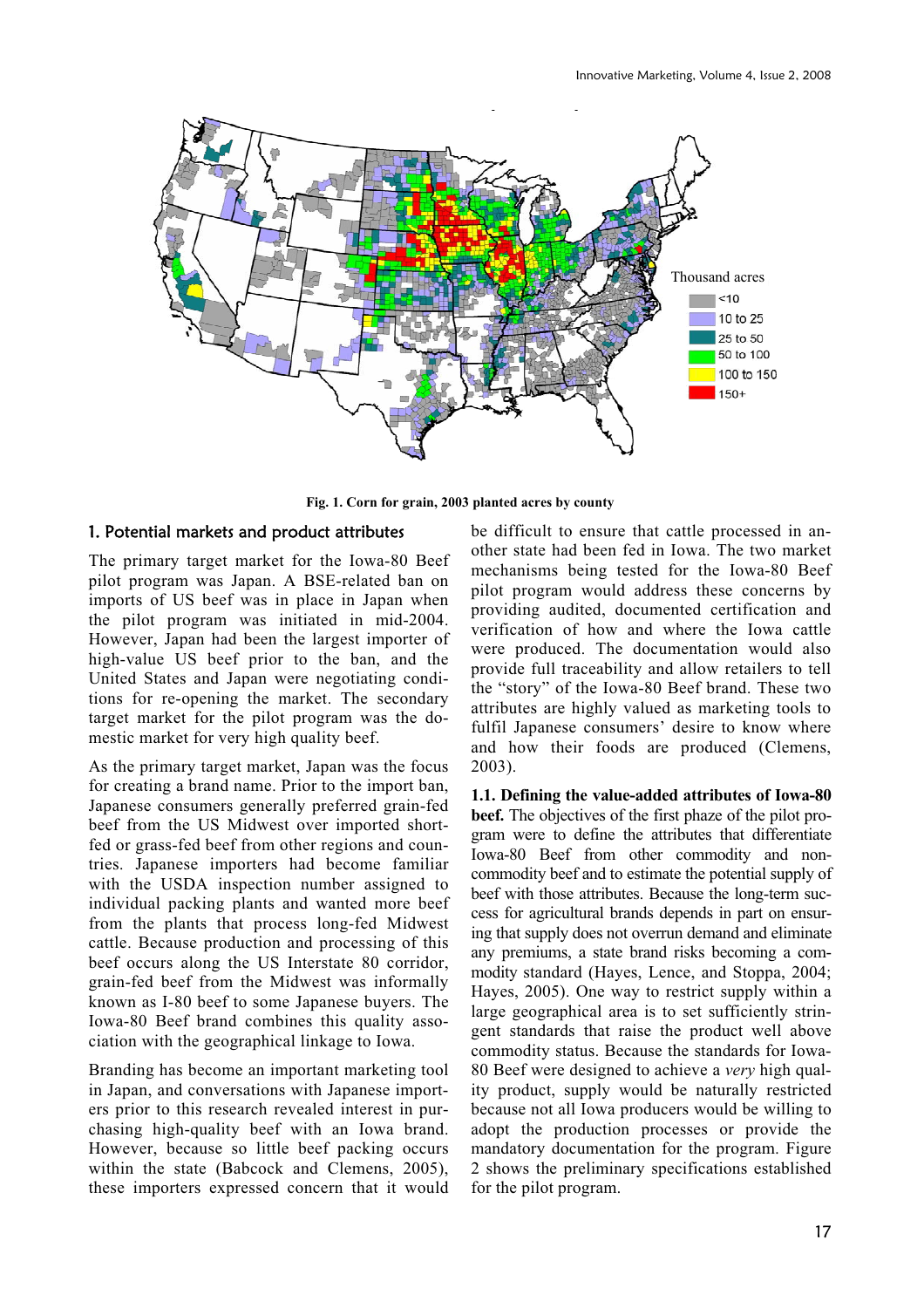- Each animal is identified with a unique identification number using an electronic ear tag by the time of weaning.
- $\bullet$  Source of origin (place of birth) is verified for each animal.
- $\bullet$  The age of each animal is verified to be less than 18 months at time of slaughter.
- $\bullet$  The genetic makeup of each animal is verified to be produced only from sires and dams that are Black Angus, Red Angus, or Hereford (horned or polled) and that Iowa-80 Beef program calves are at least 50 percent of any of these breeds. No other breeds or crossbreeds will be used.
- $\bullet$  All animals are fed in a single Iowa cattle producer's feedlot for a minimum of 200 days.
- $\bullet$  All animals are fed a high-concentrate ration of at least 75 percent corn or corn co-products for the full feeding period.
- $\bullet$  All animals and all beef products sold as Iowa-80 Beef program are segregated, processed, and labeled at the beef processing plant.
- All beef is hung and dry-aged for a minimum of 14 days before shipment to customers.
- All carcasses must meet the quality standards for one of the following two levels, according to official USDA grades.

– The first level meets all the above criteria and grades Choice Plus or Prime.

– The second level meets all the above criteria and grades Middle Choice.

**Fig. 2. Preliminary production specifications for Iowa-80 Beef**

**1.2. Determining potential supply.** To calculate the potential supply of Iowa-80 Beef using the specifications shown in Figure 2, Lawrence and Ibarburu-Blanc (2005) used two existing datasets – the Tri-County Steer Carcass Futurity Cooperative (TCSCFC) program dataset for 2003-2004 and Iowa Quality Beef Supply Network (IQBSN) dataset for 2001-2002 – to estimate the percentage of cattle fed in Iowa that would meet all the program specifications.

The TCSCFC dataset included feedlot data, carcass data, and birthdates for more than 14,000 cattle originating from eight states and fed in Iowa. Table 1 shows the percentage of cattle in the TCSCFC dataset that would have qualified for each specification and for all the specifications on a monthly and annual basis. As shown, only 0.67 percent of the TCSCFC cattle would have met all the Iowa-80 Beef preliminary specifications if they had been enrolled in the program during 2002-2003. Also as shown, the most restrictive specification was days on feed (13.6%) and the least restrictive was age at harvest (85.7%).

Table 1. Percentage of TCSCFC program cattle fed in Iowa that would comply with preliminary Iowa-80 Beef specifications

| Month     | Angus or Hereford | Minimum 200 days on<br>feed | < 18 months at<br>harvest | USDA grade    |              |       | All specifications |
|-----------|-------------------|-----------------------------|---------------------------|---------------|--------------|-------|--------------------|
|           | sired             |                             |                           | Middle choice | Upper choice | Prime |                    |
| (percent) |                   |                             |                           |               |              |       |                    |
| January   | 74.7              | 3.8                         | 80.4                      | 16.5          | 4.5          | 0.7   | 0.16               |
| February  | 82.6              | 9.4                         | 77.2                      | 16.8          | 6.6          | 1.4   | 1.43               |
| March     | 74.3              | 4.1                         | 91.1                      | 15.4          | 5.8          | 1.8   | 0.00               |
| April     | 70.0              | 7.9                         | 92.6                      | 17.9          | 7.1          | 1.7   | 0.35               |
| May       | 62.7              | 24.7                        | 89.9                      | 16.4          | 2.4          | 1.2   | 0.71               |
| June      | 63.1              | 21.6                        | 91.7                      | 16.4          | 3.9          | 2.1   | 1.58               |
| July      | 65.9              | 56.9                        | 70.4                      | 10.3          | 5.0          | 1.2   | 2.36               |
| August    | 91.1              | 0.0                         | 44.8                      | 6.6           | 2.1          | 0.8   | 0.00               |
| September | 80.2              | 0.8                         | 50.8                      | 8.7           | 0.0          | 1.6   | 0.00               |
| October   | 73.5              | 0.0                         | 43.3                      | 3.5           | 4.7          | 0.6   | 0.00               |
| November  | 81.4              | 8.1                         | 60.2                      | 9.7           | 4.3          | 1.7   | 0.00               |
| December  | 89.5              | 12.8                        | 94.4                      | 16.8          | 5.2          | 1.6   | 0.70               |
| Year      | 71.0              | 13.6                        | 85.7                      | 15.7          | 5.0          | 1.5   | 0.67               |

Note: The additional assumption was made that the cattle produced carcasses weighing 600 to 900 pounds (hot weight).

The IQBSN data were reported differently from the TCSCFC data and could not be used to determine whether cattle would qualify as Iowa-80 Beef based on all specifications. However, the two datasets could be compared based on quality grade indicators. As shown in Table 2, IQBSN cattle produced a higher percentage of Middle and Upper Choice and Prime carcasses than did the TCSCFC cattle. We did not know animal age or days on feed for the IQBSN animals, however, based on the quality comparison, we were able to determine that the relatively large number of cattle sold in this group each month would increase the number of Iowa-80 Beef qualified cattle without oversupplying the program.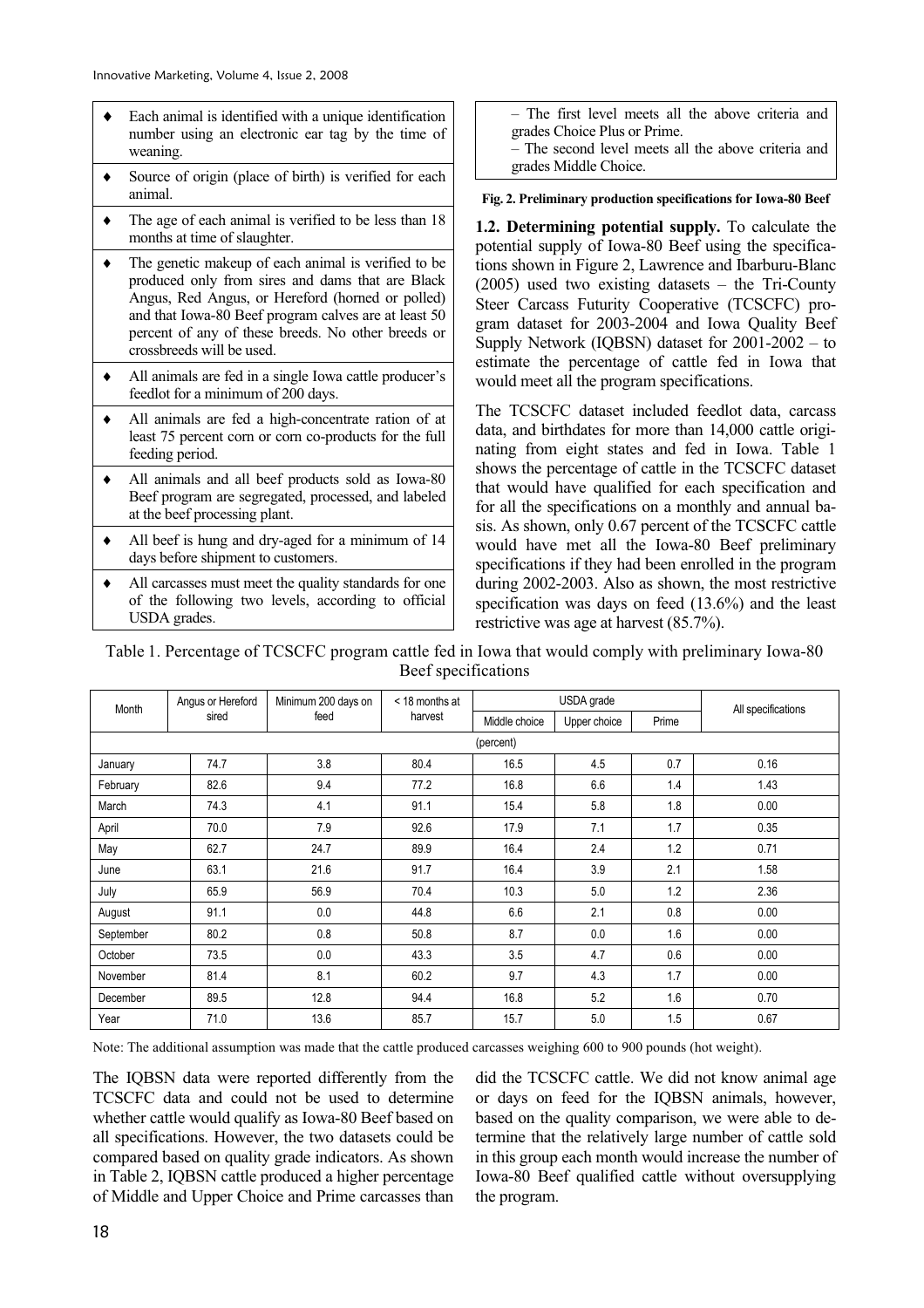Both the TCSCFC and IQBSN data indicate that seasonality would present a challenge in maintaining steady supplies of eligible Iowa-80 Beef cattle. One reason for the low cattle marketings in Iowa during the fall is that cattle prices are seasonally low, in part because of large supplies. Spring calving is dominant in the United States, with approximately 64% of calves born during

February, March, and April combined (US Department of Agriculture, 1997). Given that there was no requirement for Iowa-80 Beef cattle to be born in Iowa, qualified feeder calves could be sourced from states and regions with calves born throughout the year and a price premium might encourage producers to manage cattle into lowmarketing time slots.

Table 2. Percentage of animals fed in Iowa grading middle and upper choice and prime in the IQBSN 2001- 2002 dataset and the TCSCFC 2003-04 dataset

|           | IQBSN carcasses                         |                 |              | <b>TCSCFC</b> carcasses                 |                    |              |  |
|-----------|-----------------------------------------|-----------------|--------------|-----------------------------------------|--------------------|--------------|--|
| Month     | Middle and upper<br>choice<br>(percent) | Prime (percent) | Total cattle | Middle and upper<br>choice<br>(percent) | Prime<br>(percent) | Total cattle |  |
| January   | 25.46                                   | 4.27            | 5,836        | 20.94                                   | 0.73               | 826          |  |
| February  | 24.34                                   | 3.87            | 8,012        | 23.45                                   | 1.35               | 1,403        |  |
| March     | 28.21                                   | 4.40            | 11,636       | 21.22                                   | 1.82               | 1,871        |  |
| April     | 22.76                                   | 3.35            | 10,029       | 25.00                                   | 1.67               | 3,464        |  |
| May       | 20.93                                   | 1.85            | 13,090       | 18.78                                   | 1.17               | 2,988        |  |
| June      | 25.94                                   | 2.75            | 6,288        | 20.32                                   | 2.09               | 1,722        |  |
| July      | 23.39                                   | 4.11            | 8,072        | 15.31                                   | 1.20               | 418          |  |
| August    | 25.22                                   | 5.12            | 9,262        | 8.61                                    | 0.82               | 244          |  |
| September | 27.65                                   | 4.35            | 9,750        | 8.66                                    | 1.57               | 127          |  |
| October   | 26.04                                   | 5.39            | 8,895        | 8.19                                    | 0.58               | 342          |  |
| November  | 21.22                                   | 3.48            | 7,009        | 13.93                                   | 1.74               | 517          |  |
| December  | 21.21                                   | 2.90            | 6,266        | 21.90                                   | 1.55               | 388          |  |
| Total     | 24.41                                   | 3.80            | 104,145      | 20.67                                   | 1.50               | 14,310       |  |

The preliminary Iowa-80 Beef specifications were also compared to descriptions of South Dakota Certified Beef™ (SDCB) and Nebraska Corn-Fed Beef®, two other programs with minimum production specifications and identity tied to a US state. According to data published on the Internet in 2005 and 2006, the SDCB program required for cattle to be born, fed, and processed within the state; for producers to keep individual birth records on the cattle; and for carcasses to be equivalent to USDA Select (SDCB base tier) or Choice (SDCB upper tier) grades (South Dakota Certified Beef, 2006). The Nebraska Corn-Fed Beef program's minimum days on feed (100) and ration requirements (50 percent corn or corn byproducts) were similar to those of the SDCB program, but the Nebraska program restricted grade to Choice beef and included yield grade and carcass weight requirements (Nebraska Corn-Fed Beef, 2005).

**1.3. Revising the production specifications.** Based on the estimates of potential supply, feedback from industry experts, and the comparison of state beef programs, revisions were suggested that would better fit the production potential and differentiation goals of the pilot program but would not diminish the desired product quality. A second supply estimation was run using the suggested revisions. As shown in Table 3, the potential supply of cattle in the TCSCFC dataset more than doubled, from 0.67 percent to 1.4 percent, and the number of months in which no eligible cattle were slaughtered was reduced from four months to three months.

Based in part on these estimates, the revised specifications for the Iowa-80 Beef program were adopted (see Fig. 3). The genetics, corn-based ration, minimum days on feed, and grade specifications ensure a consistent long-fed product with the marbling, flavor, and tenderness attributes of very high quality beef. Requiring that feeding take place in Iowa provided the certifiable geographical linkage to Iowa. Other factors were also considered in arriving at the final specifications.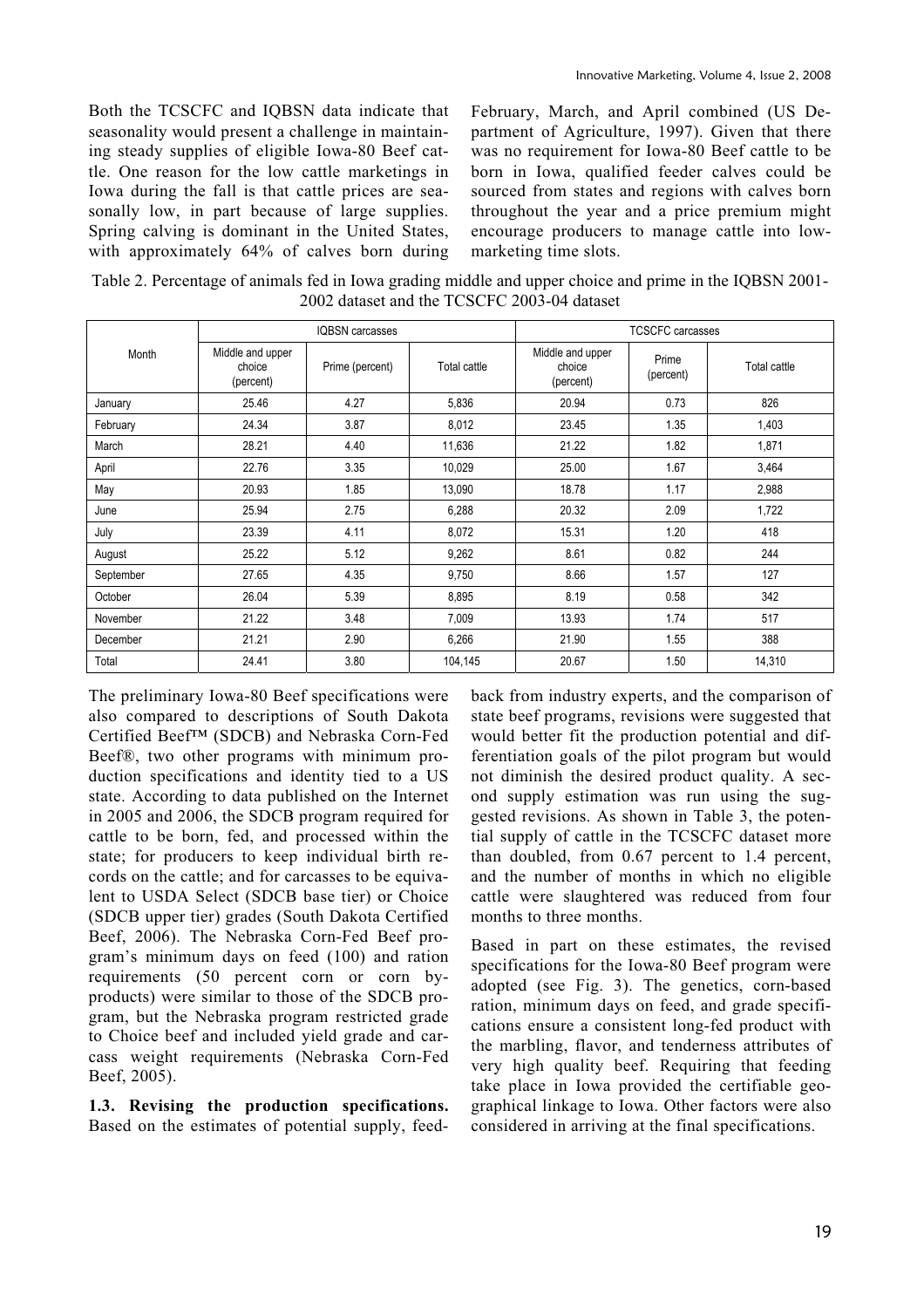| Month     | Angus sired | Minimum 180 days on<br>feed | 18 Months<br>or less at harvest | USDA grade  |       | Cattle that             |
|-----------|-------------|-----------------------------|---------------------------------|-------------|-------|-------------------------|
|           |             |                             |                                 | Uper choice | Prime | meet all specifications |
|           | (percent)   |                             |                                 |             |       |                         |
| January   | 73.8        | 23.1                        | 83.9                            | 2.8         | 1.5   | 0.4                     |
| February  | 79.6        | 19.7                        | 79.7                            | 6.0         | 1.3   | 1.8                     |
| March     | 72.3        | 20.0                        | 88.3                            | 3.7         | 2.0   | 0.8                     |
| April     | 65.9        | 32.9                        | 91.6                            | 4.1         | 1.8   | 1.3                     |
| May       | 59.7        | 50.9                        | 92.1                            | 2.6         | 1.3   | 1.7                     |
| June      | 56.3        | 56.7                        | 92.1                            | 3.2         | 2.5   | 2.0                     |
| July      | 52.4        | 47.9                        | 79.1                            | 3.2         | 0.8   | 2.3                     |
| August    | 66.4        | 26.5                        | 53.5                            | 2.3         | 2.0   | 0.4                     |
| September | 71.8        | 24.2                        | 56.0                            | 0.3         | 1.2   | 0.0                     |
| October   | 65.1        | 0.0                         | 47.0                            | 3.1         | 1.0   | 0.0                     |
| November  | 68.6        | 11.1                        | 66.5                            | 2.4         | 1.2   | 0.0                     |
| December  | 67.7        | 24.4                        | 75.9                            | 4.0         | 1.2   | 0.5                     |
| Year      | 64.9        | 37.3                        | 87.3                            | 3.4         | 1.7   | 1.4                     |

## Table 3. Percentage of TCSCFC program cattle fed in Iowa that would comply with revised Iowa-80 Beef specifications

Notes: The additional assumption was made that the cattle produced carcasses weighing 600 to 900 pounds (hot weight). Additional data were used to calculate six-year averages rather than the one-year average used for the preliminary specifications.

- Each animal is
	- sired by a 100 percent Angus bull;
	- source verified to the farm of birth using an identification system with a unique ear tag number that identifies the animal through the production process;
	- fed a high-concentrate ration that totals at least 75 percent corn and corn co-products over the feeding period;
	- fed in an Iowa feedlot for a minimum of 180 days;
	- age verified and processed at 18 months of age or less.
- $\triangleleft$  All animals and beef products are segregated, processed, and labeled at the beef processing plant.
- $\triangle$  All beef carcasses meet the quality standards for USDA grades upper one-third Choice or Prime.

#### **Fig. 3. Final Iowa-80 Beef production and grading specifications**

*Genetics.* The primary target market for Iowa-80 Beef was the Japanese import market, where consumers tend to prefer black-hided animals, and using Angus sires was deemed an appropriate fit to this market preference.

*Animal identification.* Individual animal identification was deemed key to protecting the integrity of the brand and meeting Japanese desire for full traceability. Identification is also required for USDA process verification. Discussions with potential producer-participants revealed that a significant proportion of them had not adopted electronic ear tags yet,

so the requirement for ear tags to be electronic was dropped.

*Source and age verification*. Information about the negotiations to re-open the Japanese market to US beef indicated that age and source verification would be part of any agreement. The requirement that US beef be harvested from animals 20 months of age or younger had not been adopted yet, and conservative 18 months were chosen for the pilot program.

*Ration.* The specification for at least 75 percent corn or corn co-products was clarified to indicate that the percentage applied as an average over the entire feeding period.

*Days on feed.* Based on the second supply estimation run, this specification was reduced. More than twice as many cattle achieved desired weights and grades in 180 days as did so in 200 days, and the shorter feeding period would reduce feeding costs and unwanted fat deposition on some cattle.

*Product segregation*. Segregation and labeling during harvest and processing would ensure nonprogram beef was not inadvertently mixed with program beef, requirements for both process verification and brand certification.

*Grade.* To establish Iowa-80 Beef as a *very* high quality product and to achieve greater differentiation from other branded beef programs and commodity product, the final specifications included only Upper Choice and Prime beef. The tradeoff for more stringent grade specifications was smaller supply.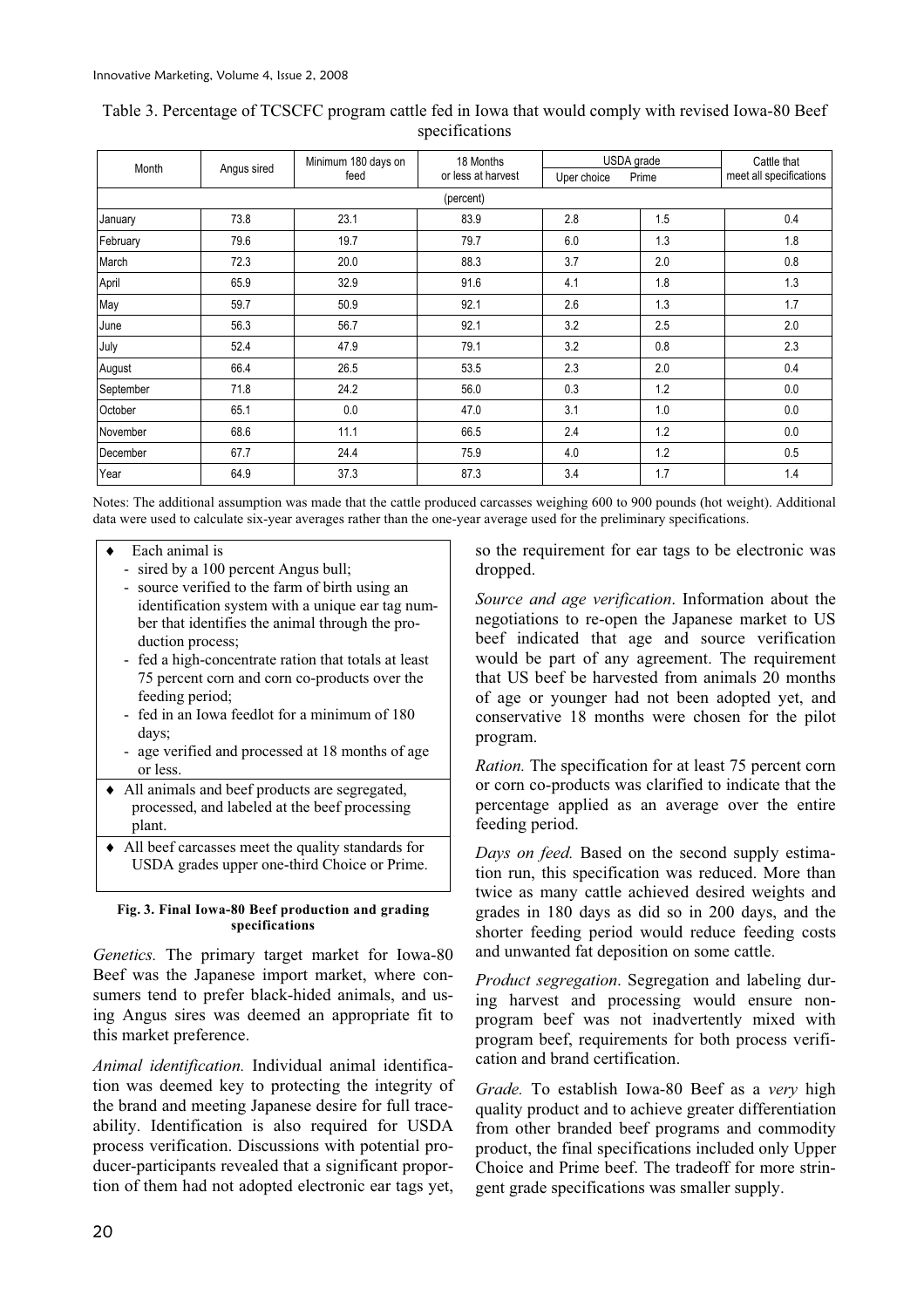*Dry aging.* Because dry aging greatly increases processing costs and a limited number of facilities are equipped to dry age beef, this specification was eliminated from the program.

# 2. Obtaining a certification mark

Once the production specifications were finalized, the first objective of the second phase of the pilot program was to protect Iowa-80 Beef against competition from lower-quality product. Earlier research examined the potential benefits of obtaining the type of US trademark known as a certification mark (Hayes, Lence, and Stoppa, 2004; Babcock and Clemens, 2004). Certification marks can be used to certify product origin and specific standards for quality, materials, or mode of manufacture. Further, trademark law differentiates certification marks from other trademarks in three important ways. First, a certification mark may not be used by the owner of the mark. "The mark may be used only by entities other than the owner of the mark, with authorization from the owner of the mark. The certification mark owner controls the use of the mark by taking steps to ensure that the mark is applied only to goods/services that contain or display the requisite characteristics or meet the specified requirements that the certifier/owner has established or adopted for the certification" (US Patent and Trademark Office, 2006b).

Second, a certification mark does not distinguish the goods or services of one person from those of another person (US Patent and Trademark Office, 2006a). And, finally, any producer who fulfils the certification standards and produces eligible product can use the mark. As such, a certification mark fits quality and property protection goals of the pilot program by ensuring that eligible producers are the only source of product, recognizing the output of individual producers equally, and protecting the product quality.

The first step in applying for a certification mark for Iowa-80 Beef was to design a mark. As much as possible, we attempted to achieve the objectives of the pilot program at the most reasonable cost, which included developing the mark in-house rather using a commercial design or marketing firm and applying for the mark without employing an attorney.

Once the mark was designed, the next step was to search for existing marks on which the design or content of the proposed Iowa-80 Beef mark might infringe. The US Patent and Trademark Office (USPTO) Internet site includes the Trademark Electronic Search System (TESS), which allows users to search pending, registered, and dead federal trademarks. Searches in TESS, other Internet sites, and print media did not reveal any potential infringement.

On December 15, 2004, we submitted an "Intent to Use" application using the USPTO's Trademark Electronic Application System (TEAS). We used the language of registered marks for other agricultural products and followed the TEAS instructions for preparing and submitting the application. We received email notification that it would take approximately six months before the application would be examined by a USPTO attorney.

Approximately seven months later, we received a Notice of Office Action from USPTO. The examining attorney had found no registered or pending mark that would bar registration of the Iowa-80 Beef mark but required four amendments to the application:

- 1. Revision of the identification of goods.
- 2. Inclusion of language to "disclaim the geographically descriptive wording 'IOWA' apart from the mark as shown because it is primarily geographically descriptive of the applicant's geographic location and where the goods originate".
- 3. Replacement of the term "applicant" with "certifier".
- 4. Refinement of the certification standards.

The amendments were submitted electronically, and a Notice of Publication was received from USPTO approximately 60 days later. The Iowa-80 Beef certification mark was published in the Official Gazette for 30 days "for the purpose of opposition by any person who believes he will be damaged by the registration of the mark" (US Patent and Trademark Office, 2005). No opposition was filed, and a Notice of Allowance requested documents to show the use of the mark in commerce. A Notice of Acceptance of Statement of Use was issued on June 21, 2006, and the certification mark was registered on August 1, 2006.

In our experience, the TEAS site provided all the information needed to submit an application. Obtaining registration of the certification mark took approximately 20 months and cost \$435 in fees paid to the USPTO.

# 3. Recruiting participants

Concurrent with applying for the certification mark, we attempted to recruit a group of participants sufficiently large to allow us to apply for USDA process verification. An early concern for the program was finding a slaughter and fabrication facility that met two major needs of the pilot program – USDA inspection of the facility and the ability to perform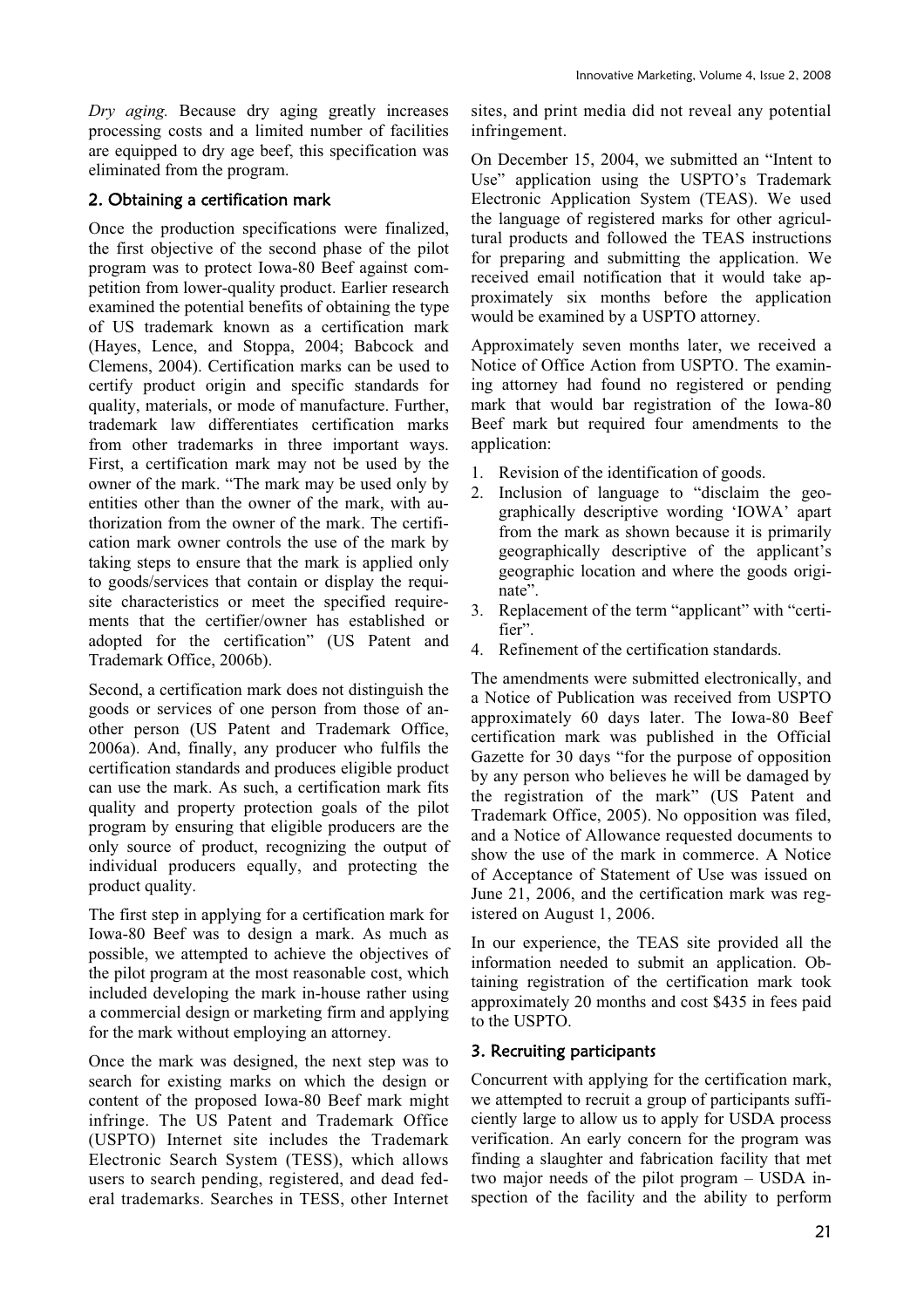small slaughter runs. Beef for international markets must be processed in USDA-inspected facilities, and only seven such slaughter facilities were operating in Iowa at the time. This lack of USDA-inspected slaughter capacity greatly limits options for a noncommodity, branded beef program such as Iowa-80 Beef (Babcock and Clemens, 2005). Thus, to allow for future growth, the Iowa-80 Beef program did not limit slaughter and processing to Iowa facilities.

In addition to performing small slaughter runs, the facility would need to ensure proper segregation and labeling of live cattle, carcasses, and beef. Amend Packing Company in Des Moines, Iowa, met both needs, was willing to accommodate the pilot program, and provided the additional advantage of previous experience with federally audited programs.

On the animal production side, two groups of potential participants were identified. The first group consisted of cow/calf and feedlot producers from the TCSCFC program in Southwest Iowa. Twenty producers were contacted by letter and then by telephone to determine interest in the program. The second group consisted of six individuals who had learned of the pilot program through media reports or other sources and contacted pilot program staff.

Iowa-80 Beef program staff met with 13 producers to explain the objectives of the program. At these meetings, a Program Compliance Checklist was used to create a brief profile of each producer's animal identification, production, and recordkeeping systems and identify recordkeeping, animal identification, and other management changes that would be needed to participate in the program. The pilot program was in very early stages of development when these meetings took place, and producers were informed that we could not guarantee any price premium for participation. Six producers agreed to enter cattle into the Iowa-80 Beef program.

## 4. Developing a USDA process verification program

Another objective of the second phase of the pilot program was to obtain USDA process verification as a mechanism for differentiating and marketing Iowa-80 Beef as a premium product. A USDA Process Verified Program (PVP) "provides suppliers of agricultural products or services the opportunity to assure customers of their ability to provide consistent quality products or services" (US Department of Agriculture, n.d.). Under a PVP, producers and processors support specific process verified points with a documented quality management system (QMS). USDA uses ISO 9000 standards to evaluate QMS program documentation, ensure consistent auditing practices, and promote international recognition of audit results. Thus, a PVP is an internationally recognized method of differentiating beef, providing buyers with documented assurance that the process verified points have been followed, and allowing suppliers to make marketing claims based on their process verification points.

Attempting to develop a PVP was much more difficult and more expensive than registering a certification mark. Once we had defined the Iowa-80 Beef product specifications, we prepared and submitted a PVP manual to the USDA Agricultural Marketing Service's Audit, Review, and Compliance Branch. A Kansas State University study suggests that hiring a consultant to write PVP program documentation can be costly but can also save a great deal of time (Sanden, Boland, and Thielen, 2004). We arrived at the same conclusion after being notified that the manual we had submitted was not acceptable. We hired a consultant who had experience in developing PVP documentation and who provided us with extensive guidance in preparing the procedural manuals and training documents for the pilot program.

**4.1. Testing the process verification points.** To pass USDA review and audit, a PVP must be fully operational so USDA staff can verify conformance to the process verification points. Before enrolling cattle and submitting the new documentation to USDA, we began to test the system to determine how closely the documented processes matched actual practice. At this point, we had not yet officially enrolled cattle into the program, and we purchased two cattle that fit pre-slaughter specifications from a participating producer.

As expected, the test run revealed several problems. The most serious problem occurred when the owner of the cattle failed to submit the necessary documentation. Given that the success of a PVP hinges on documentation, this lack of documents was a critical process failure. Part of this failure may have been attributable to performing the test run before the program manuals had been distributed to the producers. However, starting with the first meeting with each producer, Iowa-80 Beef staff had emphasized the importance of documentation and provided this participant with given all the documents needed for the test run.

Perhaps it was the knowledge that this was "only a test run" that caused the participant to discount the importance of submitting documentation. And, although the participant was paid a small "hassle-factor" premium for the two cattle, there was little incentive for completing the paperwork. This outcome raises the question of the level of economic incentive that is required to ensure that producers will invest the time needed to complete PVP records.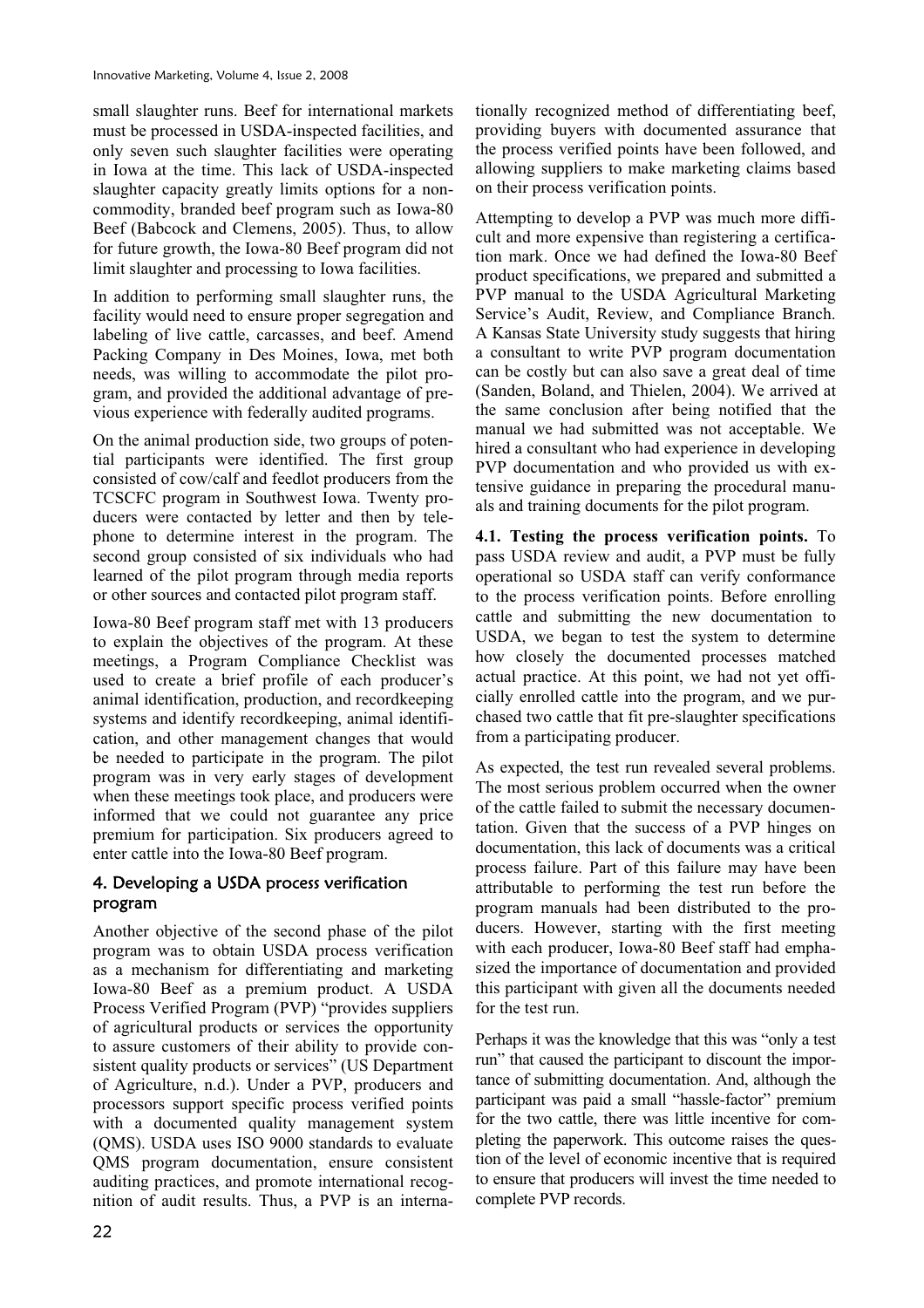A second problem occurred when neither carcass from the test run graded high enough to qualify as Iowa-80 Beef. This outcome prevented us from determining whether a premium could be obtained and measuring consumer acceptance of Iowa-80 Beef. Where to market nonconforming product was a recurring issue during program development. Solving this problem over the long term is critical to the success of any premium beef program, and especially so for a small program with highly stringent quality specifications.

Finally, the cost of the beef from the two test animals was exceedingly high (\$3.88 and \$3.66 per pound, respectively), in part because unusually high transportation costs were averaged over only two animals. In addition, returns were low because the beef was sold as non-conforming product and because so little drop value was recoverable at the processing facility.

**4.2. Roadblocks to process verification.** As noted, achieving USDA process verification requires that the program for which application is being made is fully operational. Here, the pilot program encountered a roadblock that a commercial venture would not encounter: the research portion of the pilot program was not permitted to purchase more than two cattle to avoid competing with the private sector and to avoid any potential liability associated with commercializing the program. Once the test run was completed, commercial activities were required to be conducted outside the university. Research funds could be used to pursue USDA process verification, maintain the certification mark, provide internal audit and review services, and measure the economic feasibility of the pilot program, but non-university funding would be necessary to create a separate business entity to perform commercial activities. As of this writing, we have not secured non-university funds to continue the program. The documentation prepared for the PVP was not submitted to USDA for review but was published on the Internet as a resource to others.

# 5. Marketing efforts

As noted, the Japanese market was closed to US beef when the pilot project was initiated. However, once US. beef regained access, Iowa-80 Beef would meet the high quality standards and documented age and animal identification specifications desired by the Japanese import market. As negotiations between the Japanese and US governments matured, we decided to introduce Iowa-80 Beef at FOODEX Japan, the largest annual food show in Japan. With assistance from the US Meat Export Federation and a small grant of Market Access Program funds, marketing materials were developed for the March 2006 show.

Three months prior to the 2006 FOODEX show, the Japanese market reopened to US beef but closed shortly thereafter when a shipment of US veal was found to contain bones banned under the US export agreement with Japan. Negative attitudes toward US beef from this incident were exacerbated by the discovery of bone fragments in a shipment of US beef to Hong Kong just as the FOODEX show was getting under way in Tokyo. Despite widespread negative press reports in the Japanese media, business contacts made during FOODEX confirmed that, even at a very difficult time for US beef in international markets, importers in Japan and other Southeast Asian countries were interested in very high quality US beef products when markets re-opened.

# Lessons learned / Conclusion

The goal of the Iowa-80 Beef pilot program was to create and commercialize an origin-based collective brand for very high quality beef for export to Japan. The objective of the research for the program was to examine the processes, costs, and feasibility of using a federally registered certification mark and a USDA PVP to differentiate and market premium beef from the state of Iowa. The production and product quality criteria were shown to be sufficiently stringent to ensure differentiation based on the attributes that can command a price premium and to prevent the type of overproduction that normally occurs when a premium is offered for an agricultural product.

The research revealed that the costs of registering a certification mark were relatively low in terms of USPTO fees and that a mark would be relatively easy for a small producer group to obtain. However, several costs are not accounted for in this case study. Labor costs were not quantified for designing the mark, conducting searches to determine potential infringement, and preparing the application, and such costs would vary depending on whether professional services were used. As noted, the Iowa-80 Beef mark was registered without using a trademark attorney, but this decision should be given careful consideration. Legal expertise would likely have been needed if the Iowa-80 Beef application had encountered any major obstacles during the application process. Also, because of the short-term nature of the pilot program, the case study does not include long-term costs, such as certifying producers (we planned to use the PVP documentation), protecting the mark against infringement and unauthorized use, and renewing the mark. Despite these costs, registering a brand is critical in protecting the product against imitation that could oversupply the market.